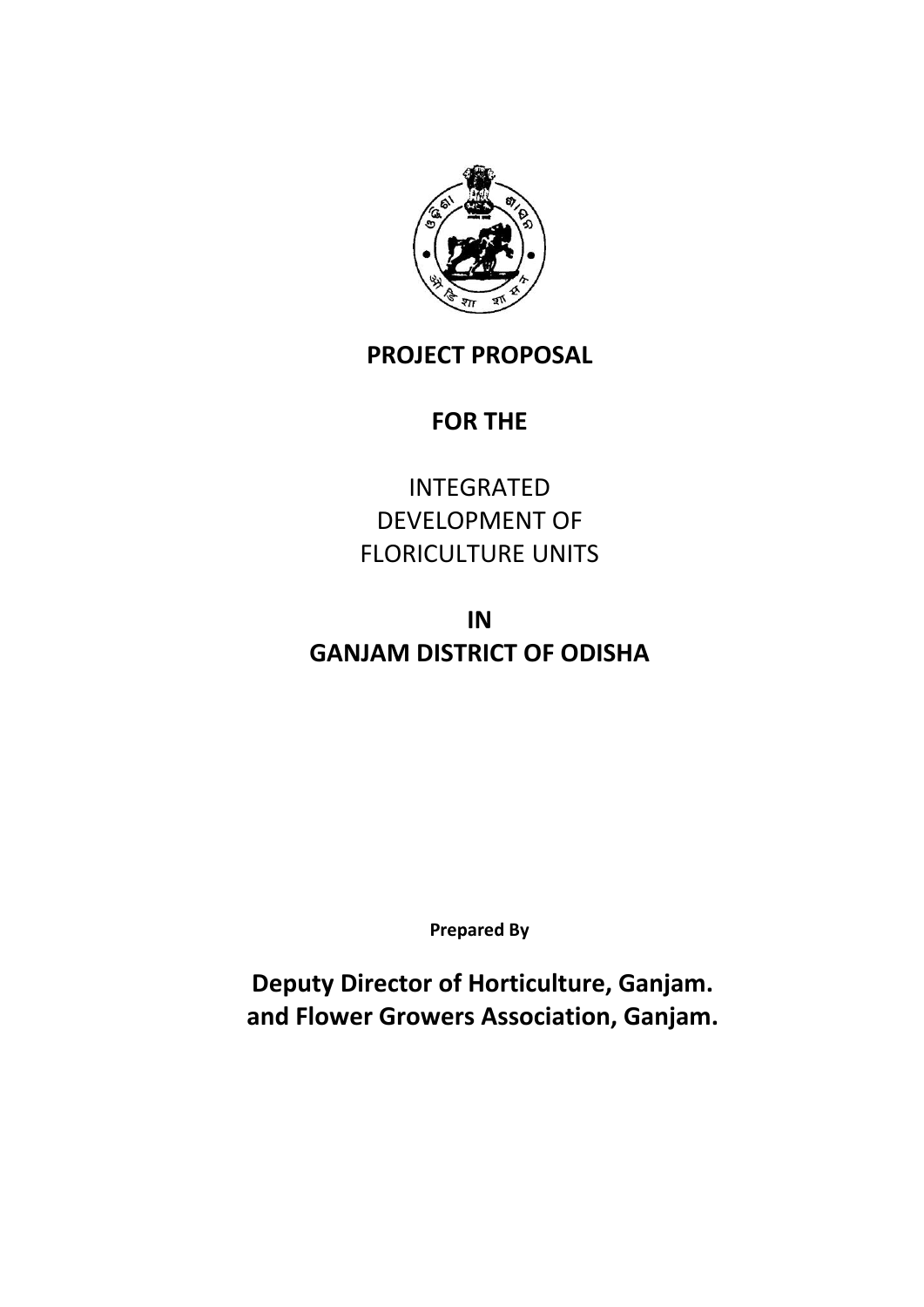# **PROJECT PROPOSAL A GLANCE**

| <b>Name of the Project</b> | $\ddot{\phantom{a}}$ | Integrated development of floriculture<br>units in Ganjam district.                   |
|----------------------------|----------------------|---------------------------------------------------------------------------------------|
|                            |                      |                                                                                       |
| <b>Proposed Work</b>       | $\ddot{\cdot}$       | Cultivation of ornamental crops, capacity<br>building of farmers, entrepreneurs, etc. |
|                            |                      |                                                                                       |
| <b>Project Area</b>        |                      | Ganjam District                                                                       |
|                            |                      |                                                                                       |
|                            |                      | 3 Years                                                                               |
| <b>Project Duration</b>    |                      |                                                                                       |
|                            |                      |                                                                                       |
| <b>Sources of fund</b>     |                      | R.K.V.Y                                                                               |
|                            |                      |                                                                                       |
| <b>Project Cost</b>        |                      | Rs. 134.84 Lakh                                                                       |
|                            |                      |                                                                                       |
| <b>Executing agency</b>    |                      | <b>Department of Horticulture and Flower</b><br><b>Growers Association, Ganjam</b>    |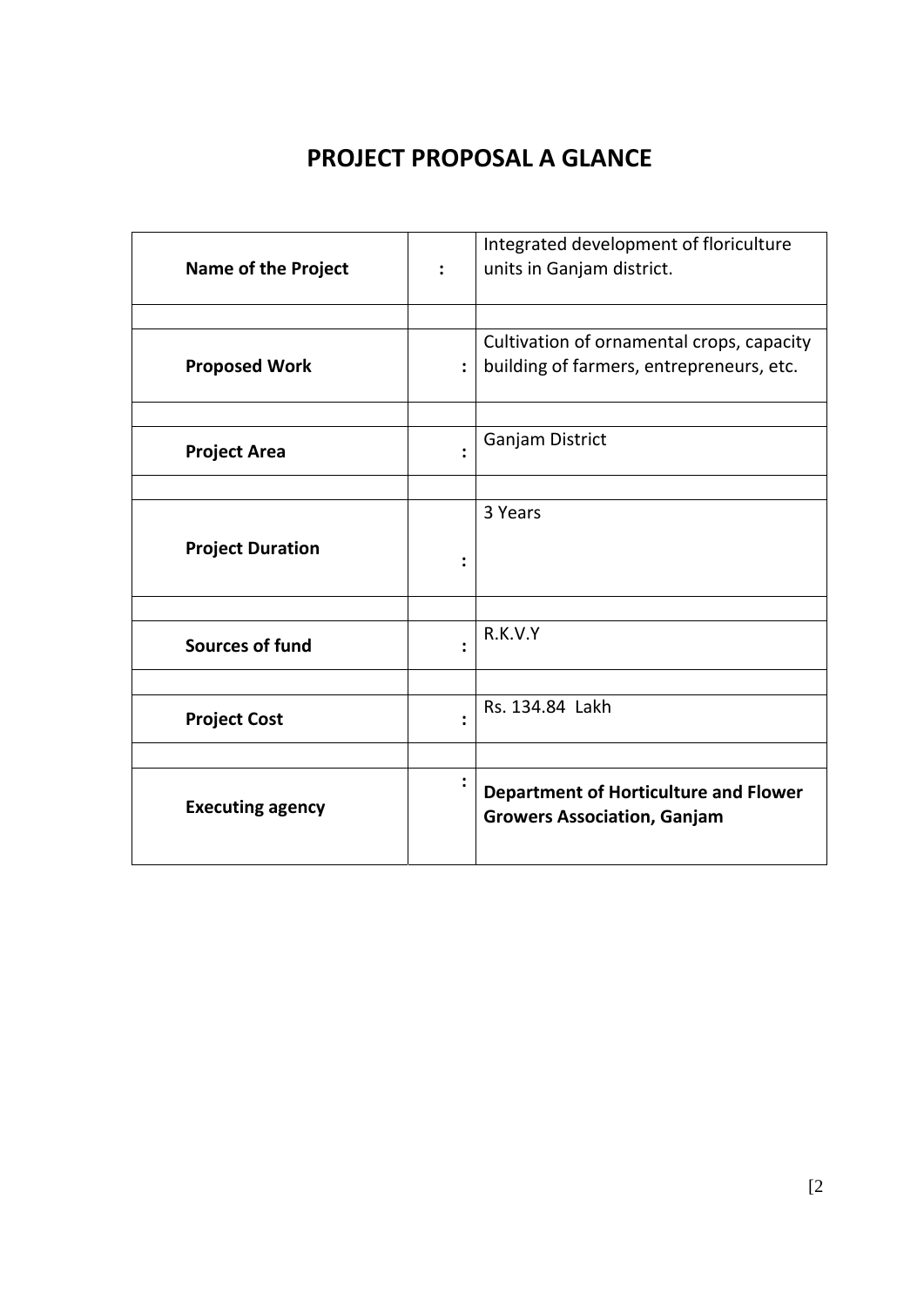# **PROJECT PROPOSAL FOR THE INTEGRATED DEVELOPMENT OF FLORICULTURE UNITS IN GANJAM DISTRICT**

#### **1. INTRODUCTION & BACKGROUND:**

Odisha is the tenth largest and eleventh populous state accounting for about 5% of the geographical area and 4% of the population of the country. It has about 64 lakh ha i.e. about 40% of its land fit for agriculture. Agriculture provides direct or indirect employment to about 64% of the total population and contributes to 28% of the net state domestic product. Kharif is the main cropping season and rice is the principal crop of the state. Food grains constitute about 76% of the gross cropped area and rice alone shares about 67% of all food grains taken together. The average fertilizer consumption in the state is very low (54kg/ ha as against national average of 104kg/ha). The state has a large population of scheduled castes and tribes.

Horticulture plays an important role in Indian economy as well as nation's health. A nation is recognized by its horticulture development index.

Horticulture consisting of fruits, vegetables, spices, floriculture, root & tuber crops, mushrooms, medicinal & aromatic plants as well as plantation crops as a pleasantry before independence, has emerged as a core sector in agriculture. Today horticulture has established its credibility in improving income through increased productivity, generating employment and in enhancing export, besides providing house hold nutritional security.

The growing economic importance of horticultural crops especially fruits, vegetables and flowers could be attributed to the increasing demand arising from domestic as well as overseas market. The increasing domestic demand could be attributed to the increase in income, population growth, changing consumption pattern and growing awareness for better nutrition.

[3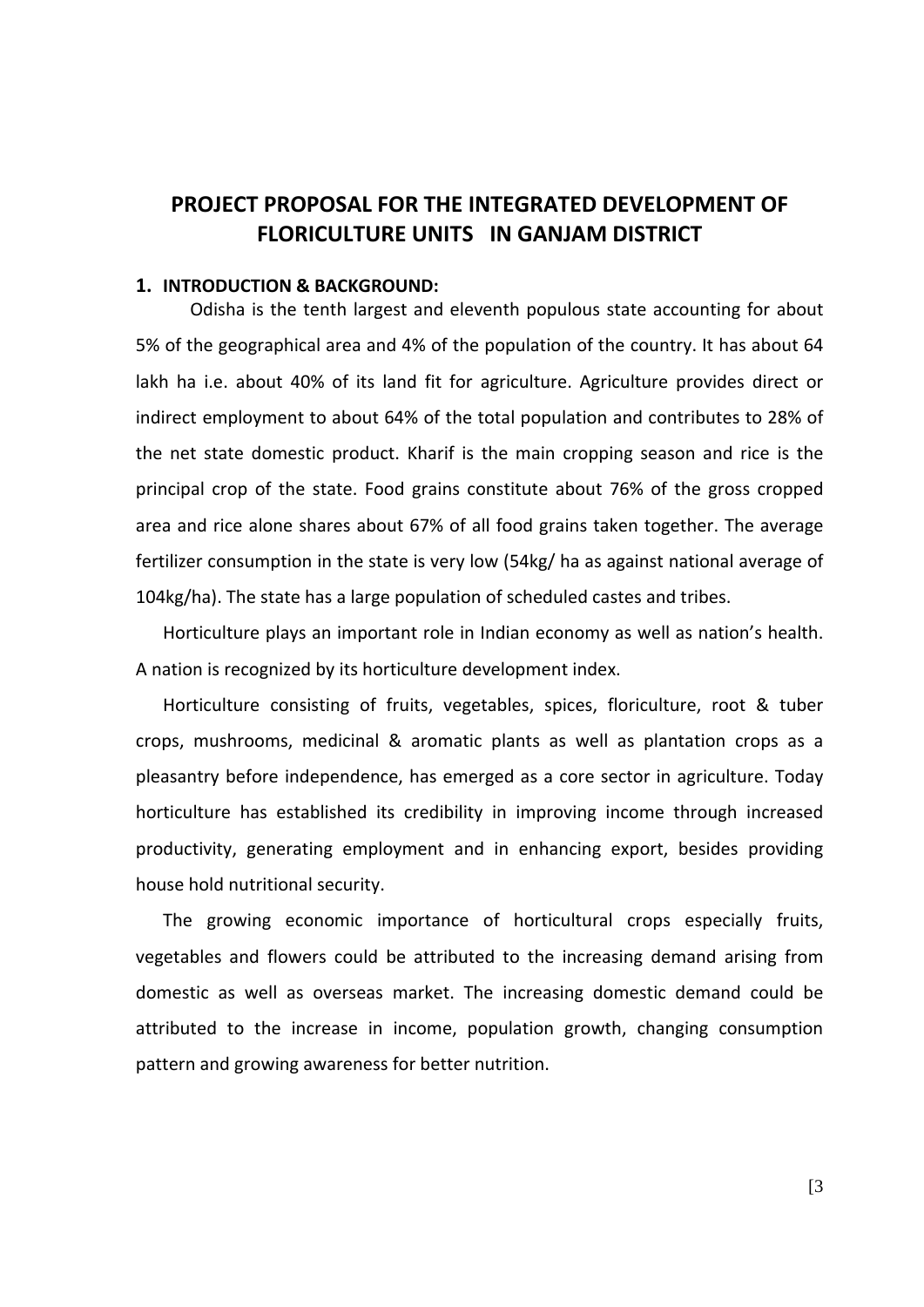Ganjam district is the first district in Odisha to cultivate flower crops commercially since 1990s. The people have a fashion towards growing ornamental crops and using floricultural products. This district is the major natural Kewda (Pandanus sp.) growing area of the world.

#### **Scope for floriculture in Ganjam**

The agro-climatic diversity in the district with its high rain fall distributed over a four-month monsoon and a reasonably moderate winter allows for growing a variety of floricultural crops. The agro‐climatic conditions are immensely suitable for perennial floriculture crops like rose, jasmine, crossandara; biennial crops like tuberose and a number of annual crops like gladiolus, aster, chrysanthemum, sunflower and filler plants like *ferns, asparagus, cycus, palms, bird's of paradise, Heliconias, Alstromera, Gypesophila, Phelaenopsis* etc. The district thus enjoys a natural comparative advantage for floriculture with possibilities for growing a diversified basket of flowers and ornamental foliages; whose potential has not been fully exploited.

#### **Land Availability**:

The district has a total cultivable area of 1.65 lakh hectares. Out of this, 35057 lakh hectares area low lands, 69014 lakh hectares are medium lands and 60940 hectares are high lands.Out of the high lands, most of the area is being used for rice cultivation in most traditional manner which is highly un-remunerative and the crop is always at risk. These high lands are most suitable for growing floricultural crops to enhance the incomes of the agricultural households.

#### **Flower Crop coverage:**

Flowers like Jasmine, crossandra, rose, tuberose marigold are the major commercial ornamental crops grown in the over an area of 307ha. However, the productivity of most of the ornamentals in the district is quite low as compared with all India average as well as some of the agriculturally importance states of India. The area and production of major ornamental crops in Ganjam district are given in table‐1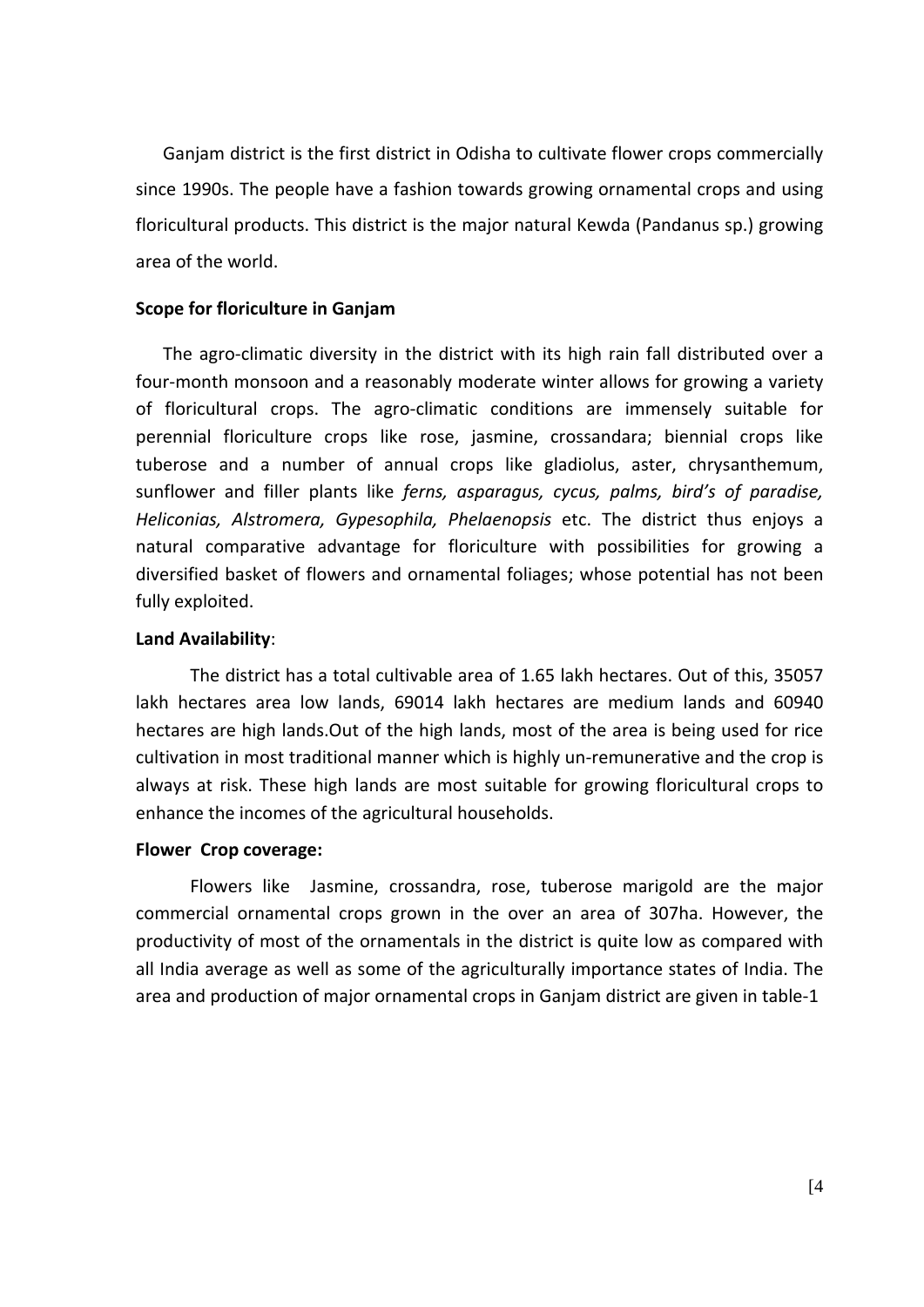| fable |  |
|-------|--|
|       |  |

| Crop      | Area             | <b>Production</b> |
|-----------|------------------|-------------------|
| Rose      | 20 <sub>ha</sub> | 1 lakh stems      |
| Gladiolus | 15ha             | 33 lakh spikes    |
| Tuberose  | 120ha            | 6000 gtl          |
| Marigold  | 130ha            | 19500 gtls        |

The vagaries of climate such as flood, drought etc. in one or other year has hindered the growth potential of horticulture in the area preventing year round open field cultivation of lower crops. That's why prices of flowers during their normal as well as off season remain high in different markets of the whole state. Protected cultivation technology now being implemented may be a boon for the production of high‐value, low volume ornamental crops in their off‐season.

# **2. Aims & Objectives**

The main objectives can be summed up as:

- To realize the potential of ornamental cultivation by the new comers.
- Commercialization of hi-tech floriculture in the state.
- Expansion of commercial floriculture for sustainable crop production.
- To educate farmers and entrepreneurs in the principle of 'Seeing is believing' though exposure visit inside and outside the state.
- Best utilization of floriculture wastes.
- To introduce new commercial varieties floriculture to enhance the crop production.
- To practice ornamental farming in a profitable way.
- To improve the economic condition of the rural farmers.
- Production of quality planting materials of ornamental crops in the locality to cater the need of the farmers.
- To attract rural mass towards flori‐farming, a highly remunerative crop.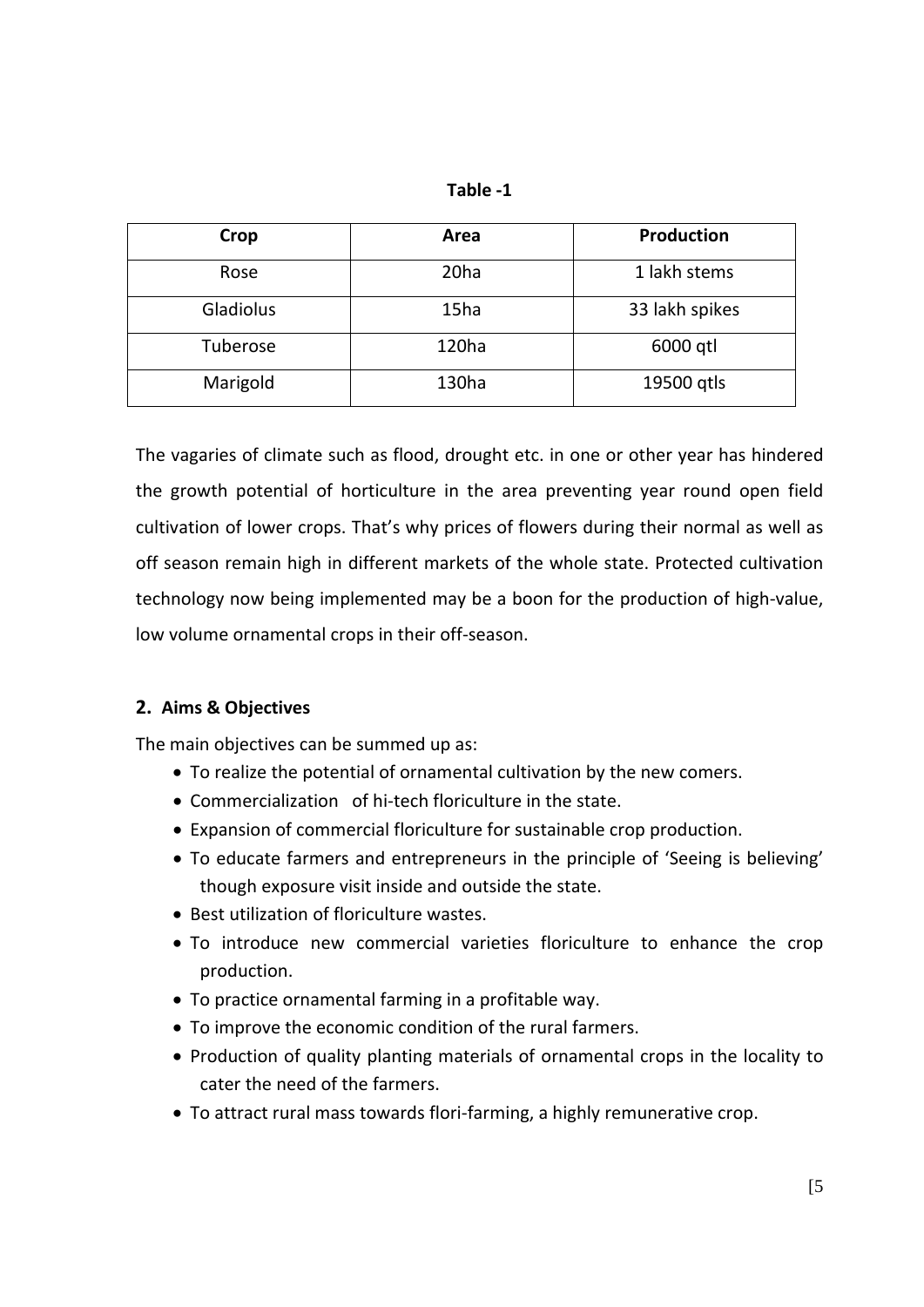- Development of aesthetic value of common people and balancing of ecosystem.
- Create avenues for export of floricultural products from the state.
- Storage of perishable ornamental products.
- Transport of perishable ornamental products through cool chain management.
- Creation for large scale employment.

#### **3. Feasibility and basic information of the project**

#### **SWOT Analysis**

#### **STRENGTH**

- Favorable soil and climate.
- Farmers have inclination towards floriculture.
- Availability of Hard working work force.
- Existence of flower market infrastructure in Berhampur
- Adequate availability of ground water for irrigation facility.
- Well connectivity of road rail and air .
- Our Domestic and export market are having demand for floriculture products.
- Existence of one flower growers association
- Existence of flower essence extraction units.
- Existence of Technology Support from GOI research institutes situated in Berhampur ( **Fragrant And Flavour Development Centre Extension Unit Berhampur, Technology Support Centre Kewda, Ministry Of Micro And Small Medium Enterprisers New Delhi )** . and local **Krushi Vigyan Kendras**
- Scope for short / long term storage units in PHM component under MIDH for temporary storage of ornamental crops
- Change in the fashion of people for adoption of flower decoration and increasing demand for floriculture products.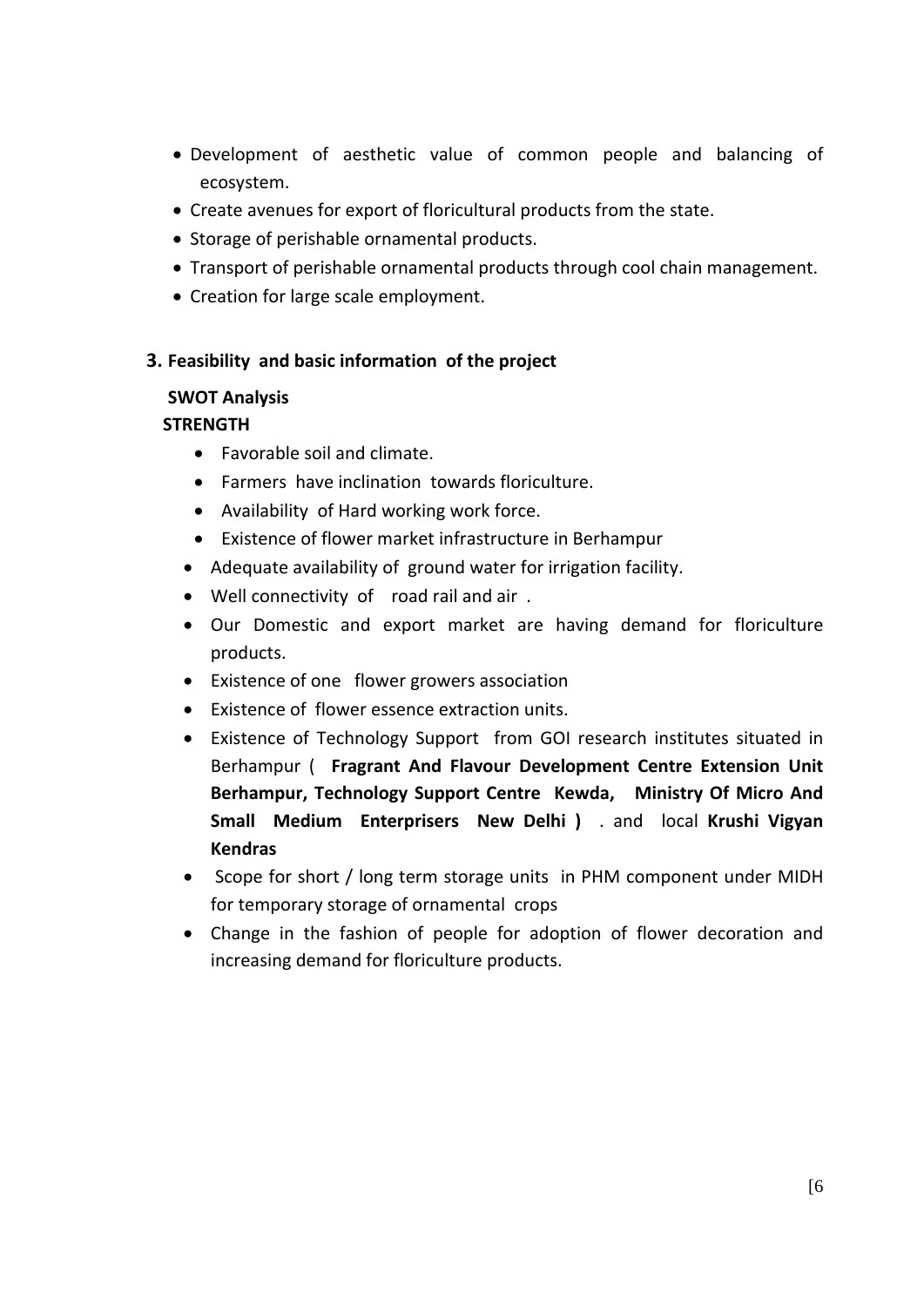#### **WEAKNESS**

- The production and productivity of floricultural crops in the district is quite low.
- Large numbers of farmers are illiterate / low literate to gather technology for implementation in their fields.
- Low scope for post harvest management of floricultural products causing distress sale at the time of harvest and higher rate of wastage.
- Insufficient availability of quality planting materials of ornamental crops

# **OPPORTUNITY**

- Higher profitability of floriculture while diminishing annual return from traditional agricultural crops.
- Inflow of rural youth to cities and towns can be checked due to higher profitability with cultivation of ornamental crops .
- Large scale employment opportunity in rural areas.
- The large gap between production and demand leads to higher return from floriculture
- Availability of established infrastructure and market linkage
- Existence of floriculture clusters

# **THREATS**

- Frequent occurrence of natural calamities involves risk on crop productivity.
- Exploitation of flower growers by vendors.
- Higher level of wastage of flowers.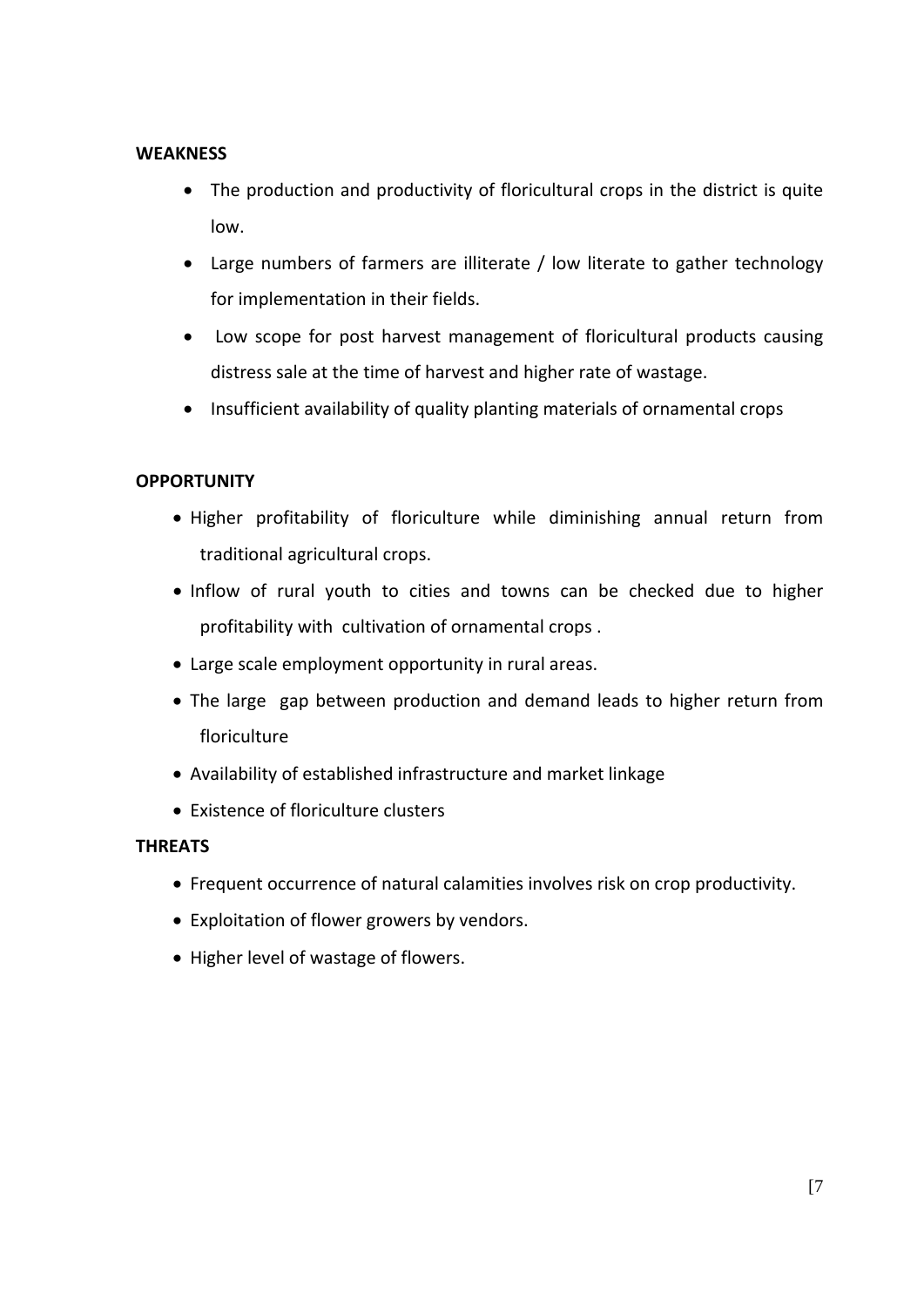



**Location:** Odisha is situated in the east coast of India and lies between 17'.49' N & 22<sup>0</sup>.34' N latitudes and 81<sup>0</sup> 27' & 87<sup>0</sup> 29' E longitudes. Its eastern border fronting the Bay of Bengal and shares borders with Jharkhand to the North, West Bengal to the North East, Chhatisgarh to the west and Andhra Pradesh to the south. It spreads over an area of 155,707sq. kms (4.74% of India) and is the  $10<sup>th</sup>$  largest state in the country. In Odisha Ganjam is situated in the east coast of India and lies between  $18^0.43'$  N & 19 $0.39'$  N latitudes and 83 $0$  44' & 85 $0$  01' E longitudes and bounded by floricultural potential districts like Khurda, Phulbani, Rayagada and Gajapati.

**Physiography:** Odisha is mostly an extensive plateau sloping gently towards the coastal plain along the Bay of Bengal. It has a long coastline of 480 kms. Odisha can be divided into 10 physiographic zones.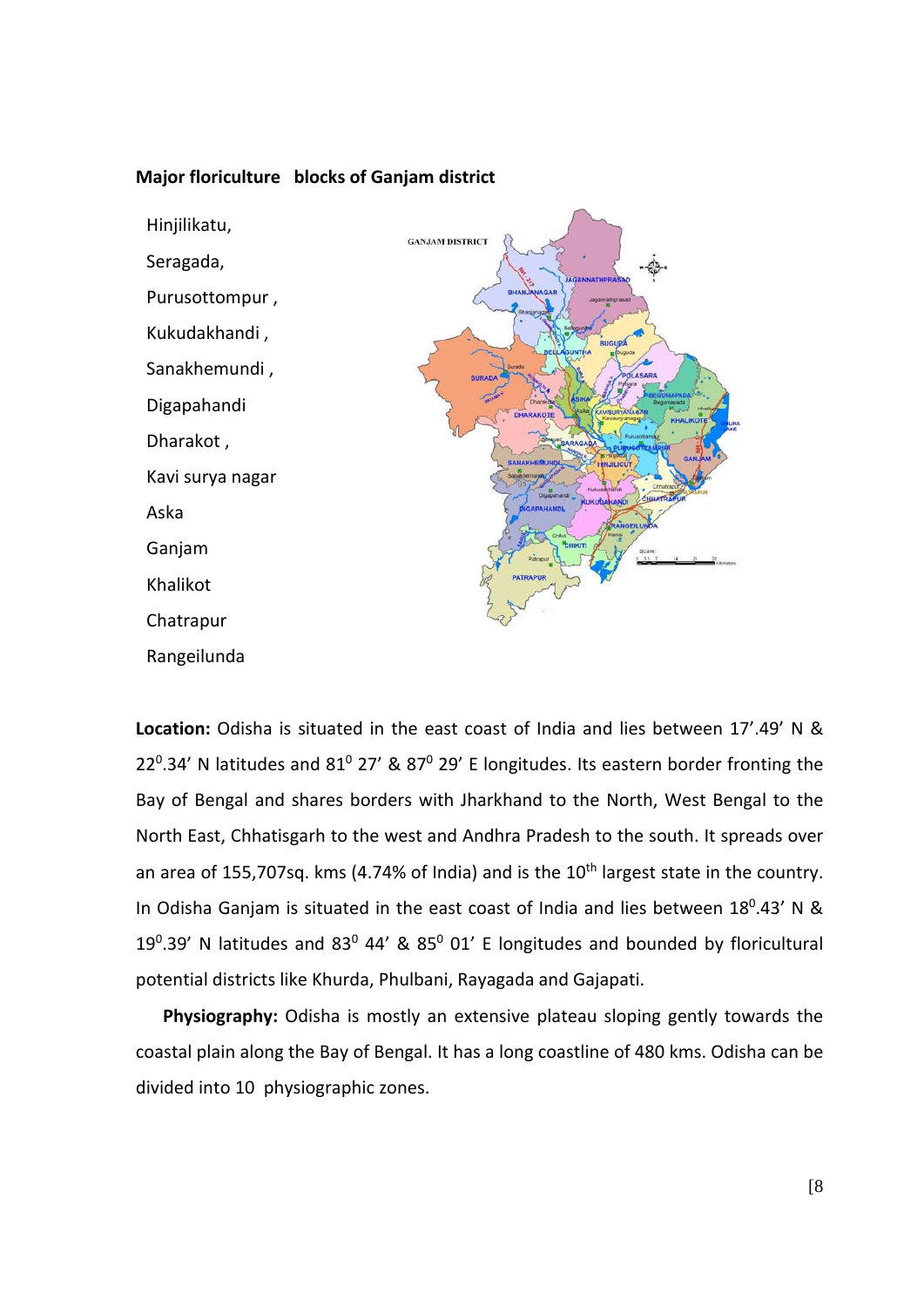| SL.<br>No.     | <b>Physiographic zone</b>  | <b>Undivided districts</b>                           |
|----------------|----------------------------|------------------------------------------------------|
| $\mathbf{1}$   | North western plains       | Sundargad Banaigad Panposh Kuchinda                  |
| $\overline{2}$ | North mid plane            | Rairangpur Baripada Karanjia Keonjhar Champua        |
| 3              | North east costal          | Anandpur Balasore Bhadrak Jajpur (Except Sukinda)    |
| 4              | East south east            | Cuttack Jagatsingpur Kendrapara Banki Puri           |
|                | coastal                    | Berhampur Chatrapur                                  |
| 5              | North east ghats           | Khurda Nayagad Bhanjanagar Gunupur Rayagada          |
|                |                            | Gajapati Phulbani Boudh                              |
| 6              | Eastern ghat high<br>lands | Koraput Nabrangpur                                   |
| 7              | South east ghats           | Jaypur Malkangiri                                    |
| 8              | Western planes             | Bhawanipatna Dharmagada Padmapur Khariar<br>Dabugaon |
| 9              | Western central<br>plane   | Sambalpur Bergarh Bolangir Sonepur                   |
| 10             | Mid central plane          | Dhenkanal Angul Banki Athagarh Kamakhya Nagar        |
|                |                            | Jajpur Sukinda                                       |

**Climate**: Ganjam district comes under north Eastern Ghats south eastern coastal and physiographic zone. The climate of the district is tropical, characterized by medium temperature, high humidity, medium to high rainfall and a mild winter. The normal rainfall is 1451.2mm of which 75‐80% is normally received from June to September from South-West monsoon. The mean annual temperature is  $26.89^{\circ}$  C with mean annual maximum of  $32.56^{\circ}$  C and mean annual minimum of  $21.30^{\circ}$  C.

**Soil:** Soils of ganjam have mainly developed under the influence of relief, parent material and climatic factors and have been divided into 8 broad soil groups. The majority of soils in Ganjam are light textured red soils, which have low water holding capacity, low fertility and are highly readable.

**Irrigation**: Out of the total cultivable area of Ganjam, about 41% is under irrigated condition and 59% is non‐irrigated.

# **4. Implementing Agency**

The project will be implemented by the deputy director of horticulture through the field officers and extension functionaries of the department with the help of the flower growers association and FPO of floriculture farmers .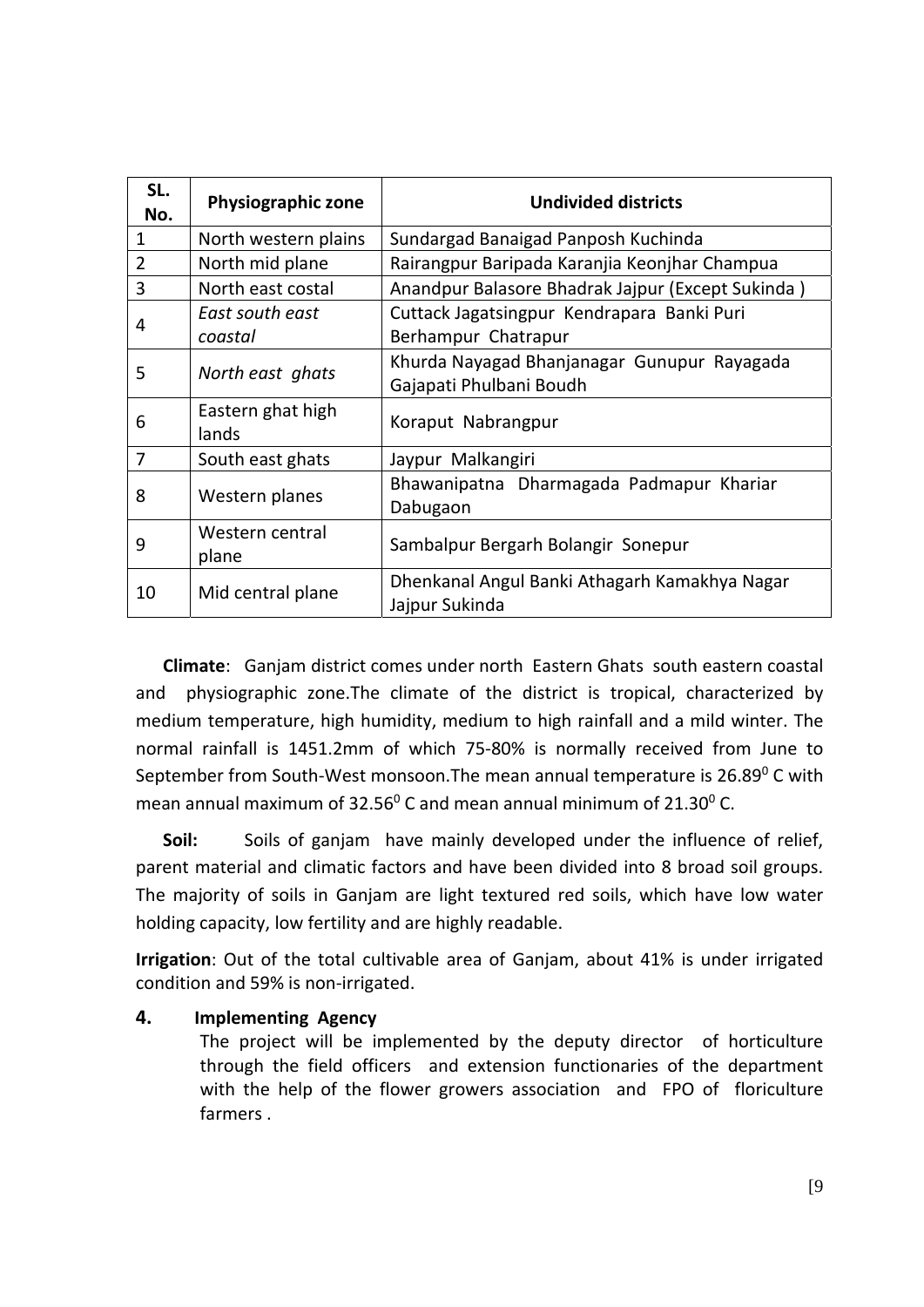# **5. Sector / subsector**

The project comes under production growth stream of RKVY

# **6. Anticipated benefit**

After implementation of this project the average income of the farmers will be increased by 20‐30 %. The farmers will be trained with modern package of practices including post harvest management in Centre of Excellence, Deras . 600 Nos. of farmers will be trained on hitech floriculture and post harvest management.

# **7. Output and Outcome**

|                  |                  |                 |                                     |         |          | Average Income generated after |                                 |                |           |  |
|------------------|------------------|-----------------|-------------------------------------|---------|----------|--------------------------------|---------------------------------|----------------|-----------|--|
| SI.              |                  |                 | <b>Present status of production</b> |         |          |                                | implementing the proposed flori |                |           |  |
| <b>No</b>        | Crop             |                 |                                     |         |          |                                |                                 | project        |           |  |
|                  |                  |                 | Qntity                              | Produce |          | Quantity                       |                                 | <b>Produce</b> |           |  |
|                  |                  | Area            | production                          |         | value    | Area                           | production                      |                | value     |  |
|                  |                  | in              |                                     |         |          | in                             |                                 |                |           |  |
|                  |                  | Ha.             | <b>Nos</b>                          | Qtls    |          | Ha.                            | <b>Nos</b>                      | Qtls           |           |  |
| $\mathbf 1$      | Rose             | 20              | 10000000                            | 2000    | 13025033 | 15                             | 9000000                         | 1500           | 9768774   |  |
| $\overline{2}$   | Tube rose        | 120             |                                     | 6000    | 35878440 | 75                             |                                 | 5625           | 22424025  |  |
| $\overline{3}$   | Gladiolus        | 15              | 3300000                             | 1320    | 6936000  | 20                             | 4400000                         | 1760           | 12548000  |  |
| $\pmb{4}$        | Marigold         | 130             |                                     | 19500   | 28179450 | 120                            |                                 | 18000          | 26011800  |  |
| 5                | Jasmine          | 10              |                                     | 500     | 1964350  | 10                             |                                 | 500            | 1964350   |  |
| 6                | Crossendra       | $6\phantom{1}6$ |                                     | 180     | 2303010  | 10                             |                                 | 300            | 3838350   |  |
| $\overline{7}$   | Aster            | $\mathbf{1}$    | 350000                              | 35      | 195230   | 5                              | 1750000                         | 175            | 195230    |  |
| 8                | Chrysanthemum    | 0.5             |                                     | 37      | 135232   | 20                             |                                 | 1500           | 5409700   |  |
| $\boldsymbol{9}$ | Goldenrods       | $\overline{2}$  | 350000                              | 35      | 557220   | 9                              | 3150000                         | 315            | 2507490   |  |
| 10               | Cycus            |                 |                                     |         |          | 10                             | 400000                          | 160            | 373885    |  |
| 11               | Asparagus        | $\overline{2}$  |                                     | 36      | 522195   | 10                             |                                 | 180            | 2610975   |  |
| 12               | Heliconia        |                 |                                     |         |          | 12                             | 22545                           | 400            | 3455901   |  |
| 13               | Bird of paradise |                 |                                     |         |          | 12                             | 22545                           | 400            | 3455901   |  |
|                  | Double tube      |                 |                                     |         |          |                                |                                 |                |           |  |
| 14               | rose             |                 |                                     |         |          | 12                             | 3000000                         | 600            | 5489340   |  |
| 15               | Alstroemera      |                 |                                     |         |          | $\mathbf{1}$                   | 98000                           | 19             | 1245966   |  |
| 16               | Lilium           |                 |                                     |         |          | $\mathbf{1}$                   | 98000                           | 19             | 1245966   |  |
|                  | Ornamental       |                 |                                     |         |          |                                |                                 |                |           |  |
| 17               | palm             |                 |                                     |         |          | 10                             | 1050000                         | 525            | 1636350   |  |
| 18               | Fern             |                 |                                     |         |          | 10                             |                                 | 130            | 2610975   |  |
|                  | Annual           |                 |                                     |         |          |                                |                                 |                |           |  |
| 19               | Chrysanthemum    | $\mathbf{1}$    |                                     | 150     | 216765   | 10                             |                                 | 1500           | 2167650   |  |
|                  | <b>Total</b>     | 307.5           |                                     | 29793   | 89912925 | 372                            |                                 | 33608          | 108960628 |  |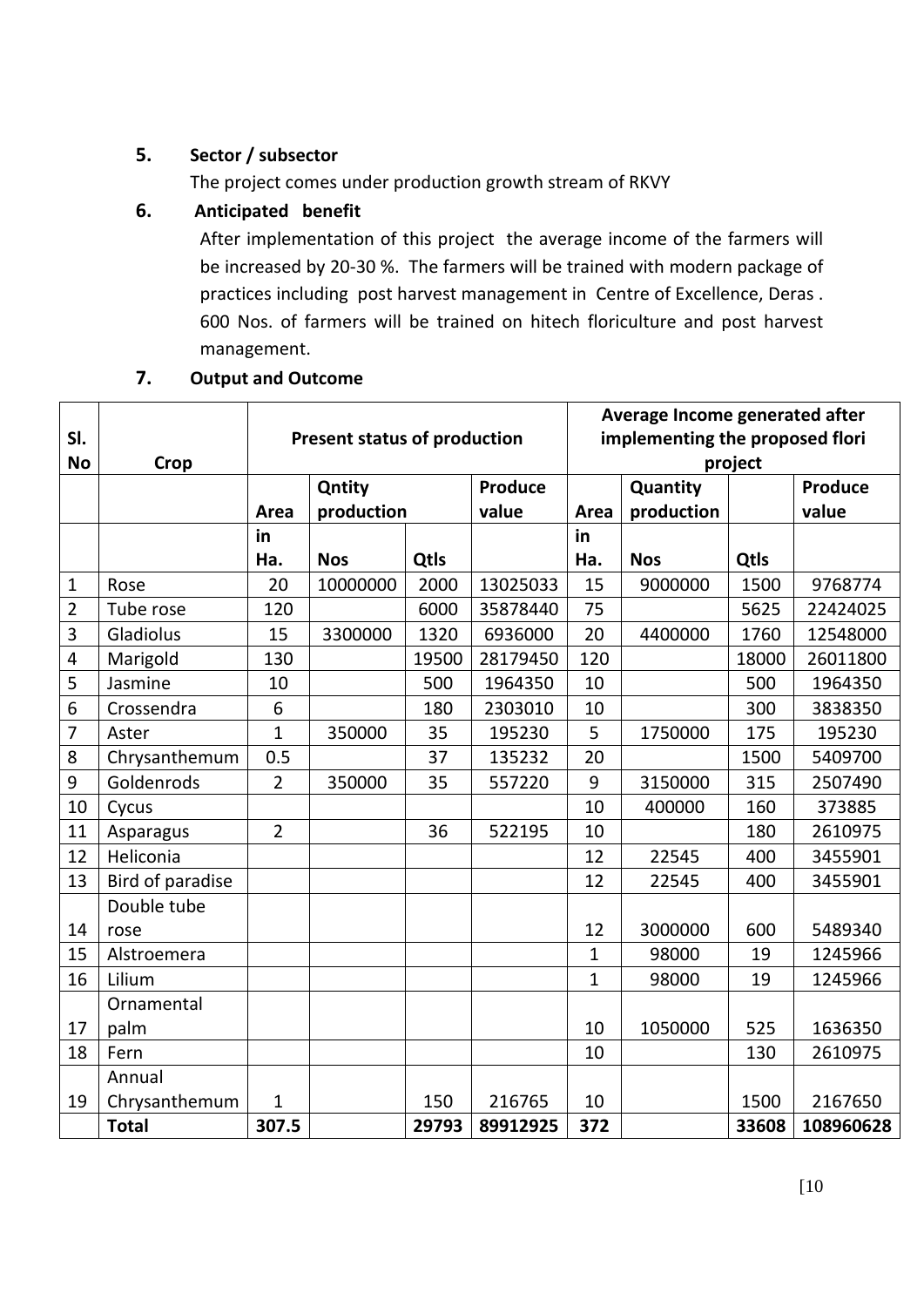#### **8. Strategy for Development of The Project**

For the development of floriculture and allied activities in Ganjam district as well as sustainability of crop production **INTEGRATED DEVELOPMENT OF FLORICULTURE UNITS IN GANGAM DISTRICT** has been proposed. This will look after

- 1. Training of farmers
- 2. Cultivation of flori crops
- 3. Exposure visit

# **9. Proposed work/activities with detail narration**

It has been proposed take up following activities under this project

#### **i. Cultivation of flower crops in farmers fields:**

Although floricultural crops are being cultivated in about 307 ha in the Ganjam district, it is quite inadequate to meet the state's demand. The productivity of various floricultural crops is very low and irregular. At the same time all the flower crops and filler plants are not available throughout the year in large quantities to meet the market demand. Hence commercial floriculture will be taken up in farmer's fields with assistance for profitable cultivation by supply of key inputs like quality planting materials, nutrition and plant protection measures. The proposed target and financial requirements of flori‐project for demonstration are as under.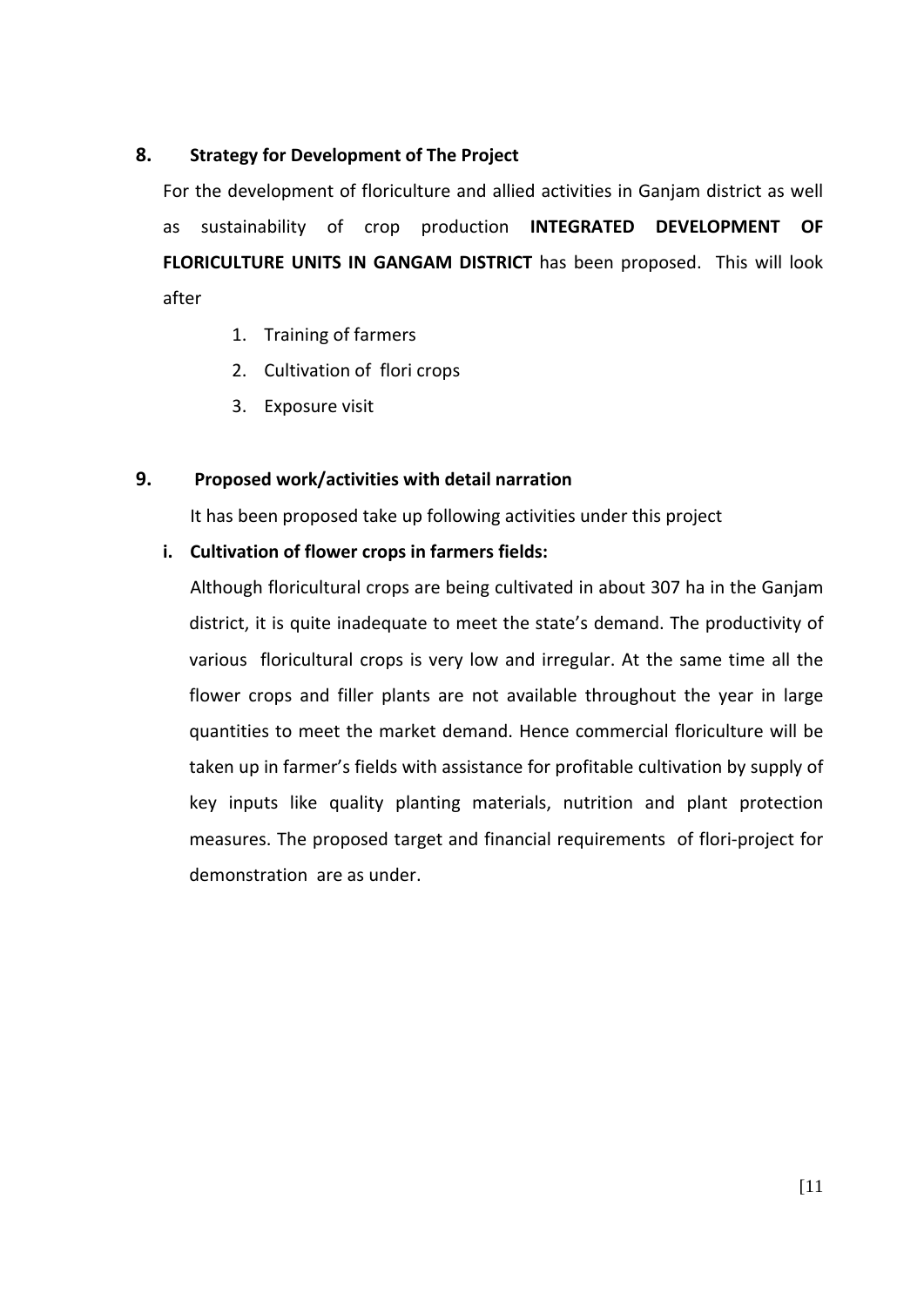| SI.<br>No      | Name of the<br>Crop   | Cost of<br>cultivation<br>per ha (Rs.) | Projected area (ha)          |                                | <b>Project assistance</b><br>per ha (Rs.) @ 40%<br>& 25% |                                         | <b>Projected amount (Lakh Rs.)</b>  |                         |              |  |
|----------------|-----------------------|----------------------------------------|------------------------------|--------------------------------|----------------------------------------------------------|-----------------------------------------|-------------------------------------|-------------------------|--------------|--|
|                |                       |                                        | Small<br>/marginal<br>farmer | <b>Other</b><br><b>Farmers</b> | <b>Small</b><br>/marginal<br>farmer<br>(40%)             | <b>Other</b><br><b>Farmers</b><br>(25%) | <b>Small</b><br>/marginal<br>farmer | Other<br><b>Farmers</b> | <b>Total</b> |  |
| 1              | Rose                  | 788797                                 | 10                           | 5                              | 40000                                                    | 25000                                   | 400000                              | 125000                  | 525000       |  |
| $\overline{2}$ | <b>Gladiolus</b>      | 787600                                 | 15                           | 5                              | 60000                                                    | 37500                                   | 900000                              | 187500                  | 1087500      |  |
| 3              | Astor                 | 154770                                 | 3                            | 2                              | 40000                                                    | 25000                                   | 120000                              | 50000                   | 170000       |  |
| 4              | Golden rod            | 229515                                 | 6                            | 3                              | 40000                                                    | 25000                                   | 240000                              | 75000                   | 315000       |  |
| 5              | Bird's of<br>Paradise | 288365                                 | 9                            | 3                              | 40000                                                    | 25000                                   | 360000                              | 75000                   | 435000       |  |
| 6              | <b>Heliconias</b>     | 288365                                 | 8                            | 4                              | 40000                                                    | 25000                                   | 320000                              | 100000                  | 420000       |  |
| 7              | Tuberose<br>double    | 292600                                 | 8                            | 4                              | 60000                                                    | 37500                                   | 480000                              | 150000                  | 630000       |  |
| 8              | Alstromera            | 2665025                                | $\Omega$                     | $\mathbf{1}$                   | 60000                                                    | 37500                                   | $\Omega$                            | 37500                   | 37500        |  |
| 9              | Lillium               | 2665025                                | $\Omega$                     | 1                              | 60000                                                    | 37500                                   | $\Omega$                            | 37500                   | 37500        |  |
|                | <b>Total</b>          |                                        | 59                           | 28                             | 440000                                                   | 275000                                  | 2820000                             | 837500                  | 3657500      |  |

# **A PROPOSED PROJECT AREA OF CUT FLOWERS**

# **B PROPOSED PROJECT AREA OF ORNAMENTAL FOLIASE**

| <b>SL</b><br><b>NO</b> | Name of<br>the Crop | Cost of<br>cultivation | Projected area (ha)          |                                | <b>Project assistance</b><br>per ha (Rs.) |                                      | Projected amount (Lakh Rs.)         |                                |              |  |
|------------------------|---------------------|------------------------|------------------------------|--------------------------------|-------------------------------------------|--------------------------------------|-------------------------------------|--------------------------------|--------------|--|
|                        |                     | per ha<br>(Rs.)        | Small<br>/marginal<br>farmer | <b>Other</b><br><b>Farmers</b> | Small<br>/marginal<br>farmer<br>(40%)     | <b>Other</b><br>Farme<br>rs<br>(25%) | <b>Small</b><br>/marginal<br>farmer | <b>Other</b><br><b>Farmers</b> | <b>Total</b> |  |
|                        | Cycus               | 288365                 | 7                            | 3                              | 16000                                     | 10000                                | 112000                              | 30000                          | 142000       |  |
| 2                      | Asparagus           | 200640                 |                              | 3                              | 16000                                     | 10000                                | 112000                              | 30000                          | 142000       |  |
| 3                      | Palms               | 189365                 | 7                            | 3                              | 16000                                     | 10000                                | 112000                              | 30000                          | 142000       |  |
| 4                      | Ferns               | 200640                 | 7                            | 3                              | 16000                                     | 10000                                | 112000                              | 30000                          | 142000       |  |
|                        | <b>Total</b>        |                        | 28                           | 12                             | 64000                                     | 40000                                | 448000                              | 120000                         | 568000       |  |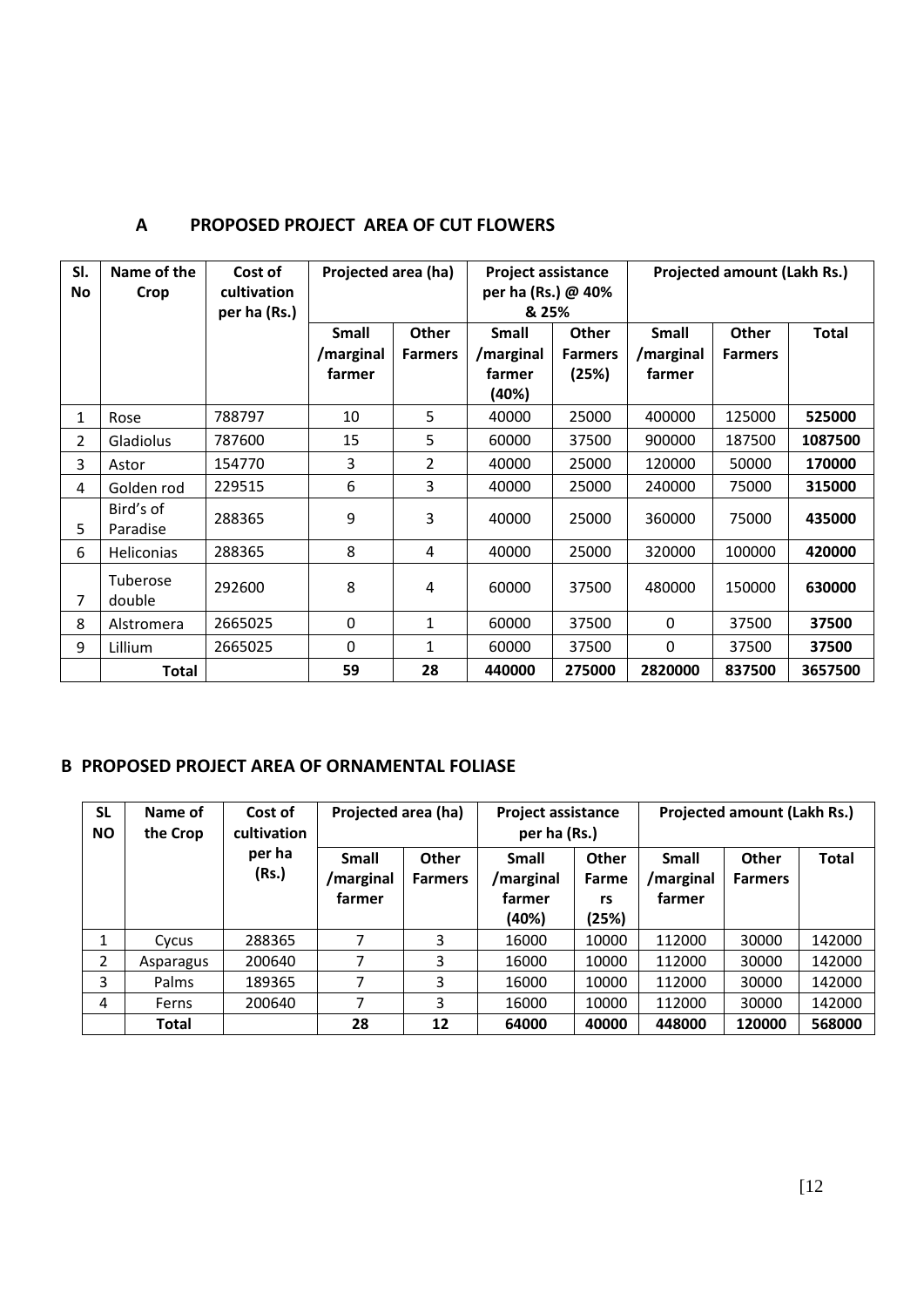| SI.<br>No      | Name of the<br>Crop                    | Cost of<br>cultivati<br>on per<br>$ha$ (Rs.) | Projected area (ha)                  |                                | <b>Project assistance</b><br>per ha (Rs.) as per<br>new cost @ 40% &<br>25% |                                         | <b>Projected amount (Lakh Rs.)</b>   |                                |              |
|----------------|----------------------------------------|----------------------------------------------|--------------------------------------|--------------------------------|-----------------------------------------------------------------------------|-----------------------------------------|--------------------------------------|--------------------------------|--------------|
|                |                                        |                                              | <b>Small</b><br>/margin<br>al farmer | <b>Other</b><br><b>Farmers</b> | <b>Small</b><br>/marginal<br>farmer<br>(40%)                                | <b>Other</b><br><b>Farmers</b><br>(25%) | <b>Small</b><br>/margin<br>al farmer | <b>Other</b><br><b>Farmers</b> | <b>Total</b> |
| 1              | Tube rose                              | 185119                                       | 50                                   | 25                             | 16000                                                                       | 10000                                   | 800000                               | 250000                         | 1050000      |
| $\overline{2}$ | Marigold                               | 158235                                       | 80                                   | 40                             | 16000                                                                       | 10000                                   | 1280000                              | 400000                         | 1680000      |
| 3              | Jasmine                                | 188155                                       | 6                                    | 4                              | 16000                                                                       | 10000                                   | 96000                                | 40000                          | 136000       |
| 4              | Crossandra                             | 232815                                       | 7                                    | 3                              | 16000                                                                       | 10000                                   | 112000                               | 30000                          | 142000       |
| 5              | Annual<br>chrysanthe<br>mum<br>(Chery) | 158235                                       | 7                                    | 3                              | 16000                                                                       | 10000                                   | 112000                               | 30000                          | 142000       |
| 6              | Chrysanthe<br>mum                      | 270765                                       | 15                                   | 5                              | 16000                                                                       | 10000                                   | 240000                               | 50000                          | 290000       |
|                | Total                                  |                                              | 165                                  | 80                             | 96000                                                                       | 60000                                   | 2640000                              | 800000                         | 3440000      |

# **C. PROPOSED PROJECT AREA OF LOOSE FLOWERS**

# **NB: The detailed cost of cultivation is attached in the annexure**

# **ii. Capacity Building**

Human resource found to be the most effective resource in every sector. The farmers will be trained at filed level and they will be exposed to other farmers within the district as well as in outside the state to acquire knowledge and latest technology. The flower sellers also be trained for value addition at their level

| <b>Item</b>           |                   |                |                |           |
|-----------------------|-------------------|----------------|----------------|-----------|
| Three days training   | 25 nos in each    | Rs.1000 day/   | 600<br>nos     | 18,00,000 |
| & exposure visit      | group (25 x 24    | farmer         | οf             |           |
| (Within State) to 600 | group)            |                | <b>Farmers</b> |           |
| nos. farmers          |                   |                |                |           |
| Exposure visit        | 153 nos farmers   | Rs.5000/farmer | 153<br>nos     | 7,65,000  |
| outside the state     | selected from     |                | οf             |           |
| (5 days)              | each group        |                | farmers        |           |
| Training to farmers   | 24 nos of farmers | Rs.5000/farmer | 24 nos of      | 1,20,000  |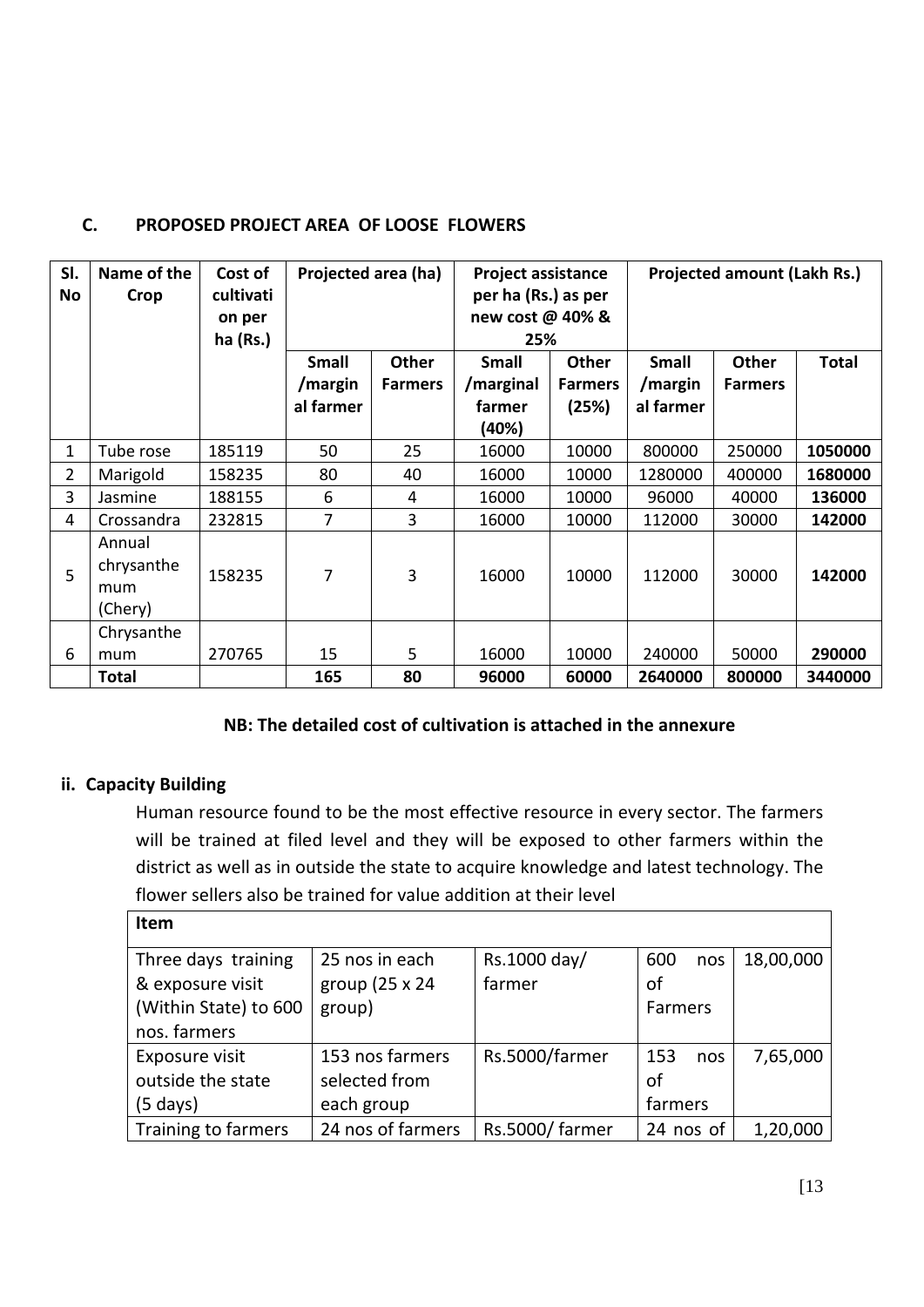| on hi tech           | from each group | farmers |           |
|----------------------|-----------------|---------|-----------|
| horticulture at Pune |                 |         |           |
| $(5 \text{ days})$   |                 |         |           |
| <b>TOTAL</b>         |                 |         | 26,85,000 |

#### **iii. Market Infrastructure**

#### **EXISTING MARKETING INFRASTRUCTURE**

RMCs of Digapahandi and Chatrapur provide marketing infra infrastructures to our farmers which are to be used for this project are as follows

- 1. Flower market and training centre at Ambapua Berhampur
- 2. Ralab RMC market at Hiniili katu
- 3. H burudi RMC market Rambha

#### **1 Flower market and training centre at Ambapua Berhampur**

Ambapua flower market is the central hub of the state dedicated for collection and marketing of flowers and floriculture training .To facilitate these works in smooth manners RMC Digapahandi have provided the following infrastructures

Receiving dock to receive the flower Sorting and grading room Auction hall Cool chamber for temporary storage Packing and disposing unit Training hall Farmers retiring room

#### **2 RMC market at Ralab Hinjili katu**

It is one primary collection unit where The flowers of Hinjilikatu, Seragada, Purusottompur ,Kukudakhandi ,Dharakot ,Ksnagar Aska are collected for disposal in Ambapua flower market

#### **3 H burudi RMC market Rambha**

It is one primary collection unit where the flowers of Ganjam, Khalikot ,Chatrapur and a part of Purusottom pur are collected for disposal in Ambapua flower market.

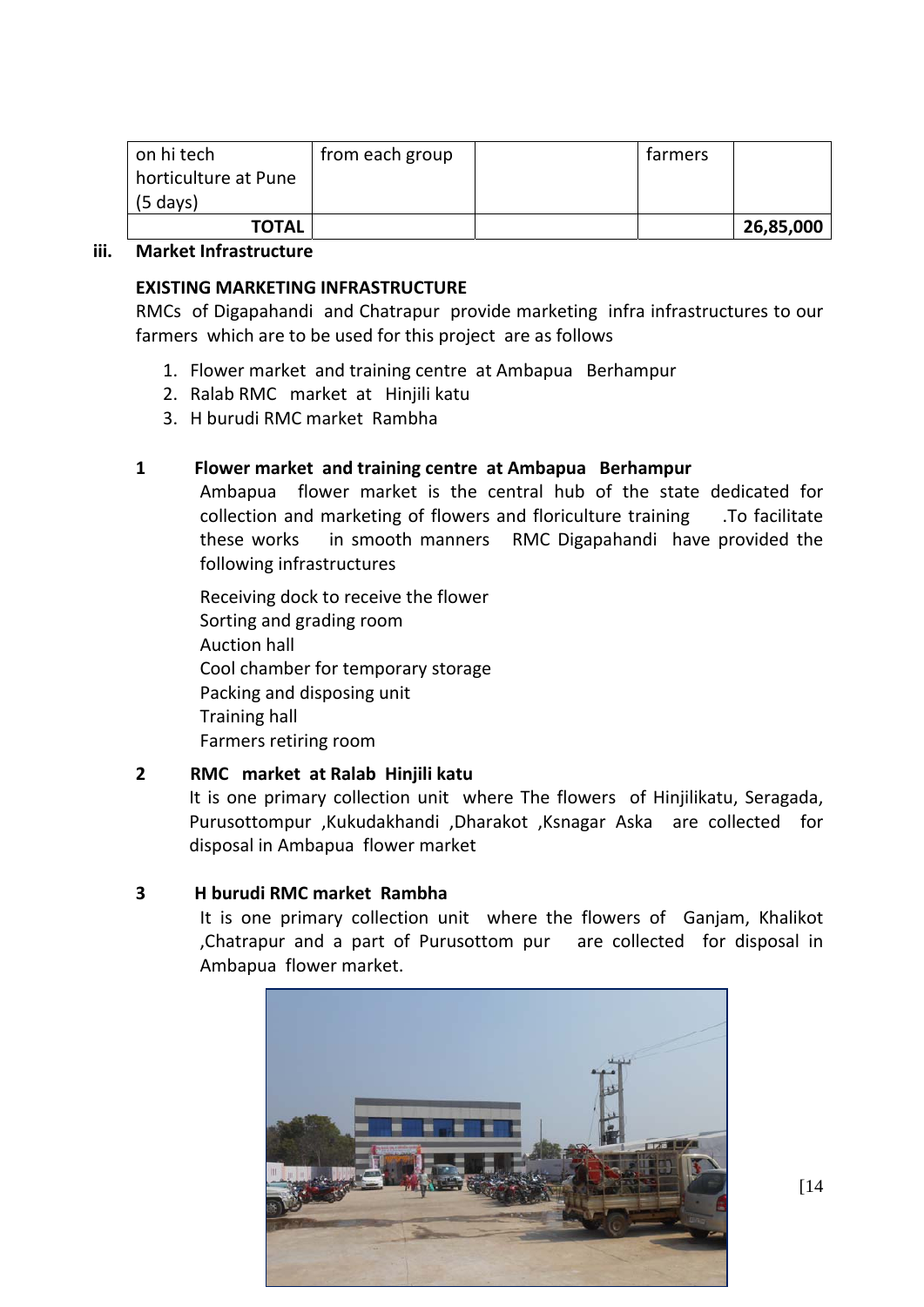However, it has been decided to establish 2 nos. of static Vending Outlets in Municipal area of Berhampur for which maximum subsidy @ 50% up to Rs. 15.00 Lakhs each will be provided to the farmers groups, who will run the outlets. The lands of size 60ft. x 40 ft. will be selected jointly by the farmers group and Dy. Director of Horticulture, Ganjam. The lands will handed over to the farmers group as per the terms and conditions to be laid down for erection of pre‐fabricated temporary structure for opening of vending outlets.

#### **ABSTRACT OF THE PROJECT COST**

|    | 1. Cultivation of Flowers                                | Area in Ha.          | <b>Total Assistance</b> |  |  |
|----|----------------------------------------------------------|----------------------|-------------------------|--|--|
|    | a. Cut Flowers                                           | 87                   | Rs. 36,57,500 /-        |  |  |
|    | b. Ornamental Foliage                                    | 40                   | Rs. 5,68,000/-          |  |  |
|    | c. Loose Flower                                          | 245                  | Rs. 34,40,000 /-        |  |  |
|    | 2. Capacity Building                                     | <b>No of Farmers</b> | <b>Total Assistance</b> |  |  |
| a. | <b>Training and Exposure Visit</b>                       | 600 nos              | Rs. 18,00,000 /-        |  |  |
|    | b. Exposure visit outside the state 8 days               | $153$ nos            | Rs. 7,65,000 /-         |  |  |
|    | c. Training to farmers on hi tech                        | 24 nos               | Rs. 1,20,000 /-         |  |  |
|    | horticulture at Pune                                     |                      |                         |  |  |
| 3. | <b>Market Infrastructure</b>                             |                      | <b>Total Assistance</b> |  |  |
|    | a. Static Vending Outlet with Cool Chamber               | 2 <sub>nos</sub>     | Rs. 30,00,000/-         |  |  |
|    | (Out of the total cost of Rs. 30.00 Lakhs 50% cost       |                      |                         |  |  |
|    | will be borne by the farmers group and 50% subsidy       |                      |                         |  |  |
|    | maximum up to Rs. 15.00 Lakhs will provided as subsidy.) |                      |                         |  |  |
|    | 4. Contingencies (1%)                                    |                      | Rs. 1,33,500/-          |  |  |
|    | <b>Total</b>                                             |                      | Rs. 1, 34, 84,000.00    |  |  |
|    |                                                          |                      |                         |  |  |

**(Rupees One Crore Thirty Four Lakh and Eighty Four Thousand) only.**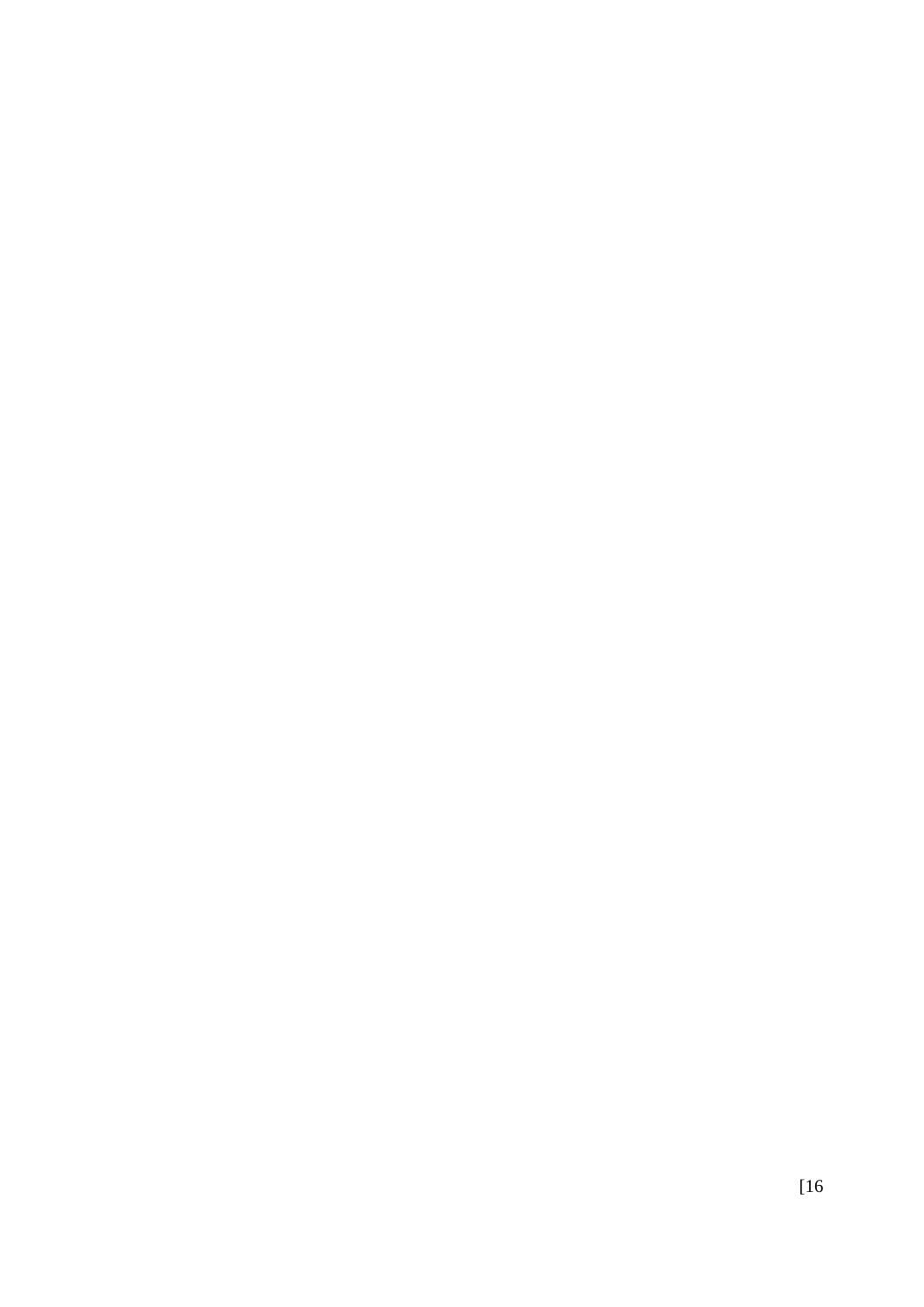#### 1. Time Line

| The project will be implemented in 3 years as follows: |  |  |  |  |  |  |  |  |  |  |  |  |  |
|--------------------------------------------------------|--|--|--|--|--|--|--|--|--|--|--|--|--|
|--------------------------------------------------------|--|--|--|--|--|--|--|--|--|--|--|--|--|

| SI.No                   | <b>Items</b>                                                           | Unit | Year wise amount to be spent |                 |                |               |         |         |                         |              |
|-------------------------|------------------------------------------------------------------------|------|------------------------------|-----------------|----------------|---------------|---------|---------|-------------------------|--------------|
|                         |                                                                        |      | 2016-17                      |                 | 2017-18        |               | 2018-19 |         |                         | <b>Total</b> |
|                         |                                                                        |      | Unit                         | <b>Amount</b>   | <b>Unit</b>    | <b>Amount</b> | Unit    | Amount  | Unit                    | Fin.         |
|                         | <b>Cultivation of Flowers</b>                                          |      |                              |                 |                |               |         |         |                         |              |
| $\mathbf{1}$            | <b>Cut Flowers</b>                                                     | ha   | 33                           | 13.6            | 29             | 12.225        | 25      | 10.75   | 87                      | 36.575       |
|                         | Ornamental<br>Foliage                                                  | ha   | 12                           | 1.68            | 12             | 1.68          | 16      | 2.32    | 40                      | 5.68         |
|                         | <b>Loose Flower</b>                                                    | ha   | 99                           | 13.68           | 86             | 12.26         | 60      | 8.46    | 245                     | 34.4         |
|                         | <b>Capacity Building</b>                                               |      |                              |                 |                |               |         |         |                         |              |
| $\overline{\mathbf{z}}$ | <b>Training and</b><br><b>Exposure Visit</b>                           | nos  | 200                          | $6\overline{6}$ | 200            | 6             | 200     | 6       | 600                     | 18           |
|                         | <b>Exposure visit</b><br>outside the<br>state 5 days                   | nos  | 51                           | 2.55            | 51             | 2.55          | 51      | 2.55    | 153                     | 7.65         |
|                         | <b>Training to</b><br>farmers on hi<br>tech<br>horticulture<br>at Pune | nos  | 8                            | 0.4             | 8              | 0.4           | 8       | 0.4     | 24                      | 1.2          |
|                         | <b>Market Infrastructure</b>                                           |      |                              |                 |                |               |         |         |                         |              |
| 3                       | <b>Static</b><br>Vending<br>Outlet with<br>Cool Chamber                | nos  | $\overline{1}$               | 15              | $\overline{1}$ | 15            |         |         | $\overline{\mathbf{z}}$ | 30           |
|                         | <b>Total</b>                                                           |      |                              | 52.91           |                | 50.115        |         | 30.48   |                         | 133.505      |
| 4                       | <b>Contingencies</b><br>(1%)                                           | LS   |                              | 0.5291          |                | 0.5011        |         | 0.3048  |                         | 1.335        |
|                         | G. Total                                                               |      |                              | 53.4391         |                | 50.6161       |         | 30.7848 |                         | 134.84       |

2011 Dy. Director of Horticulture, Ganjam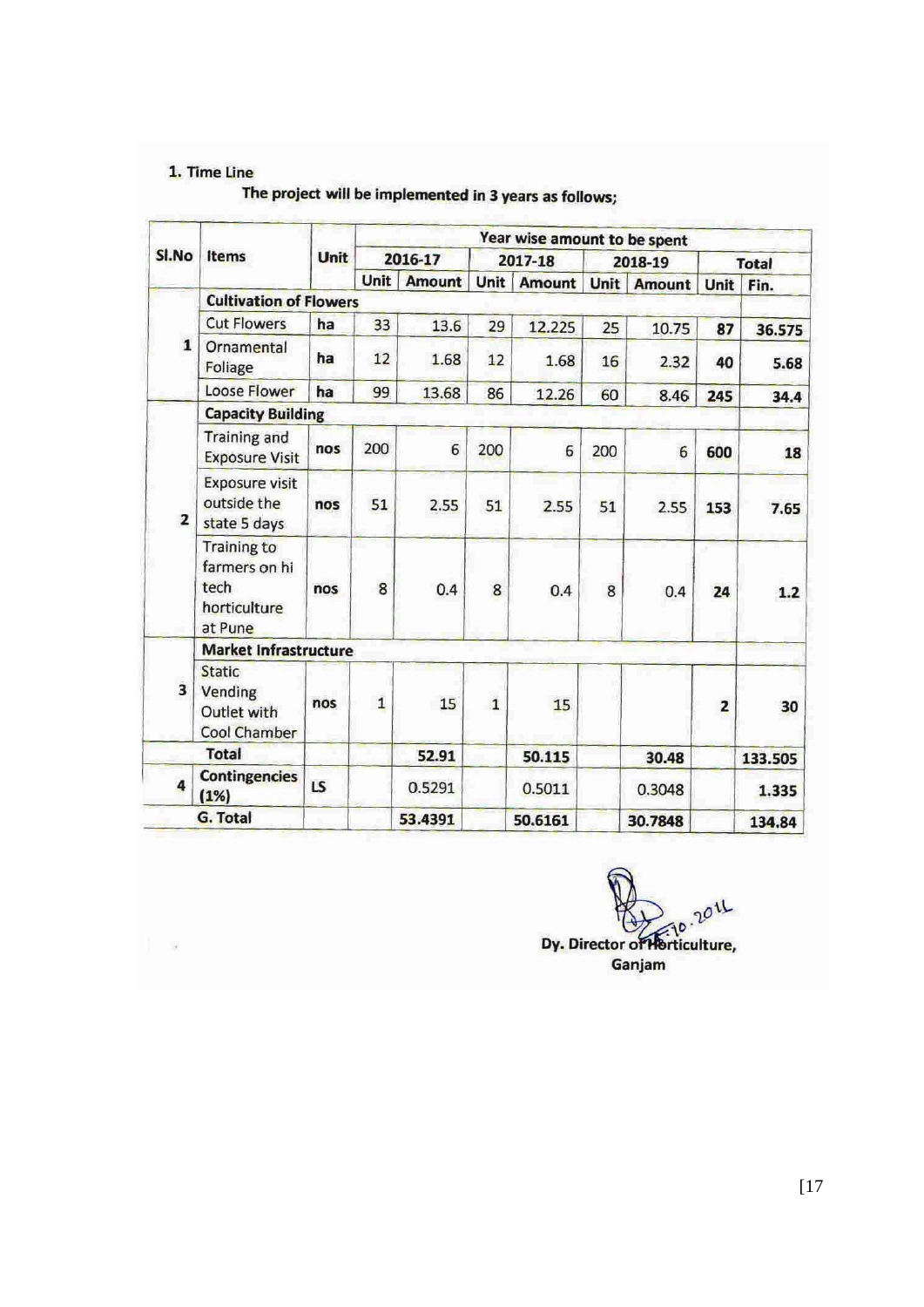# **10. Time Line**

**The project will be implemented in 3 years as follows;**

| SI.No | <b>Items</b> | Unit | Year wise amount to be spent |  |         |  |         |                                                             |       |
|-------|--------------|------|------------------------------|--|---------|--|---------|-------------------------------------------------------------|-------|
|       |              |      | 2016-17                      |  | 2017-18 |  | 2018-19 |                                                             | Total |
|       |              |      |                              |  |         |  |         | Unit   Amount   Unit   Amount   Unit   Amount   Unit   Fin. |       |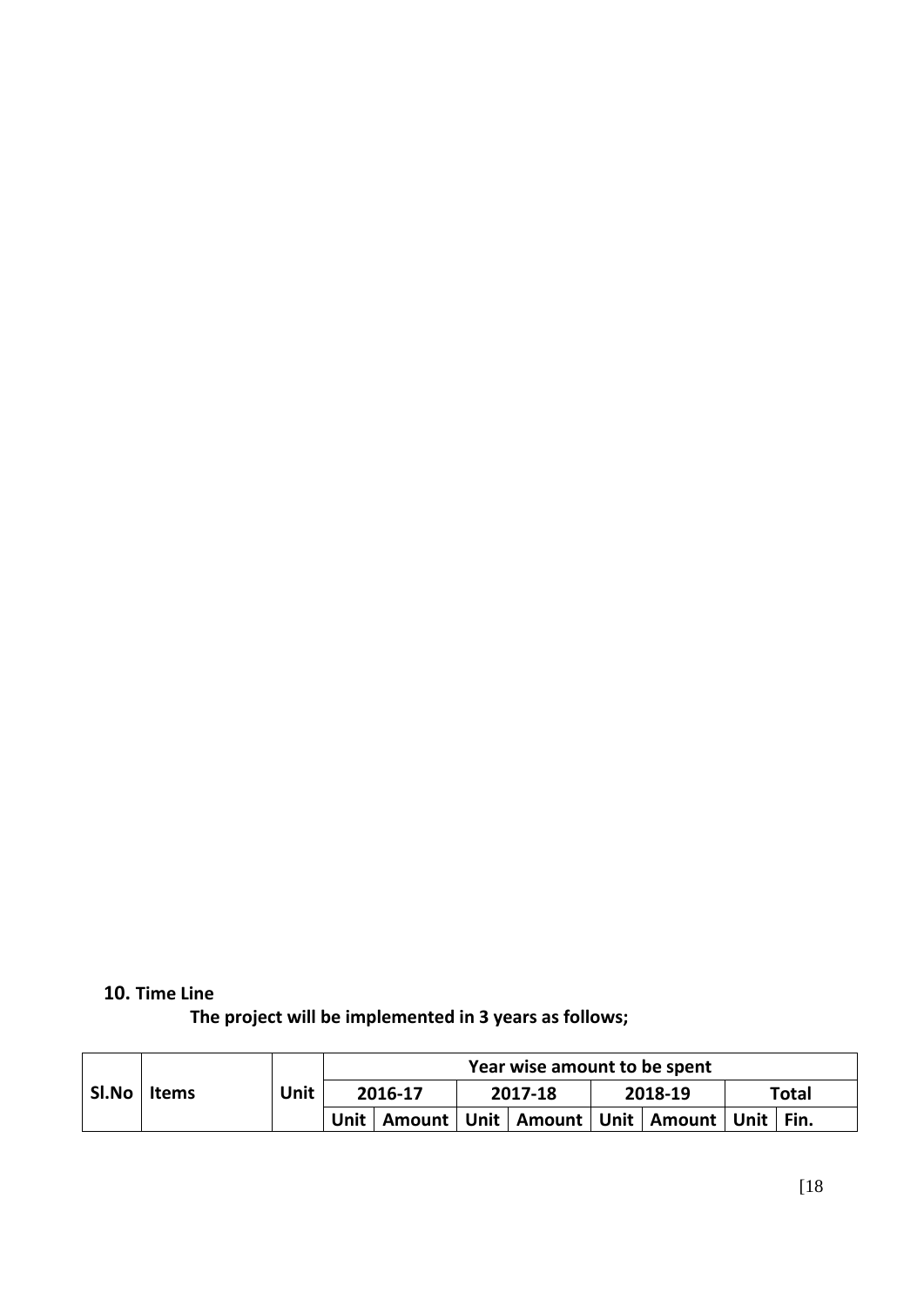| $\mathbf{1}$            | <b>Cultivation of Flowers</b>                                   |     |              |         |              |         |     |         |                |         |
|-------------------------|-----------------------------------------------------------------|-----|--------------|---------|--------------|---------|-----|---------|----------------|---------|
|                         | <b>Cut Flowers</b>                                              | ha  | 33           | 13.6    | 29           | 12.225  | 25  | 10.75   | 87             | 36.575  |
|                         | Ornamental<br>Foliage                                           | ha  | 12           | 1.68    | 12           | 1.68    | 16  | 2.32    | 40             | 5.68    |
|                         | Loose Flower                                                    | ha  | 99           | 13.68   | 86           | 12.26   | 60  | 8.46    | 245            | 34.4    |
|                         | <b>Capacity Building</b>                                        |     |              |         |              |         |     |         |                |         |
|                         | Training and<br><b>Exposure Visit</b>                           | nos | 200          | 6       | 200          | 6       | 200 | 6       | 600            | 18      |
| $\overline{2}$          | Exposure visit<br>outside the<br>state 5 days                   | nos | 51           | 2.55    | 51           | 2.55    | 51  | 2.55    | 153            | 7.65    |
|                         | Training to<br>farmers on hi<br>tech<br>horticulture<br>at Pune | nos | 8            | 0.4     | 8            | 0.4     | 8   | 0.4     | 24             | 1.2     |
|                         | <b>Market Infrastructure</b>                                    |     |              |         |              |         |     |         |                |         |
| 3                       | <b>Static</b><br>Vending<br>Outlet with<br>Cool Chamber         | nos | $\mathbf{1}$ | 15      | $\mathbf{1}$ | 15      |     |         | $\overline{2}$ | 30      |
|                         | <b>Total</b>                                                    |     |              | 52.91   |              | 50.115  |     | 30.48   |                | 133.505 |
| $\overline{\mathbf{4}}$ | <b>Contingencies</b><br>(1%)                                    | LS  |              | 0.5291  |              | 0.5011  |     | 0.3048  |                | 1.335   |
|                         | <b>G. Total</b>                                                 |     |              | 53.4391 |              | 50.6161 |     | 30.7848 |                | 134.84  |

**Dy. Director of Horticulture, Ganjam**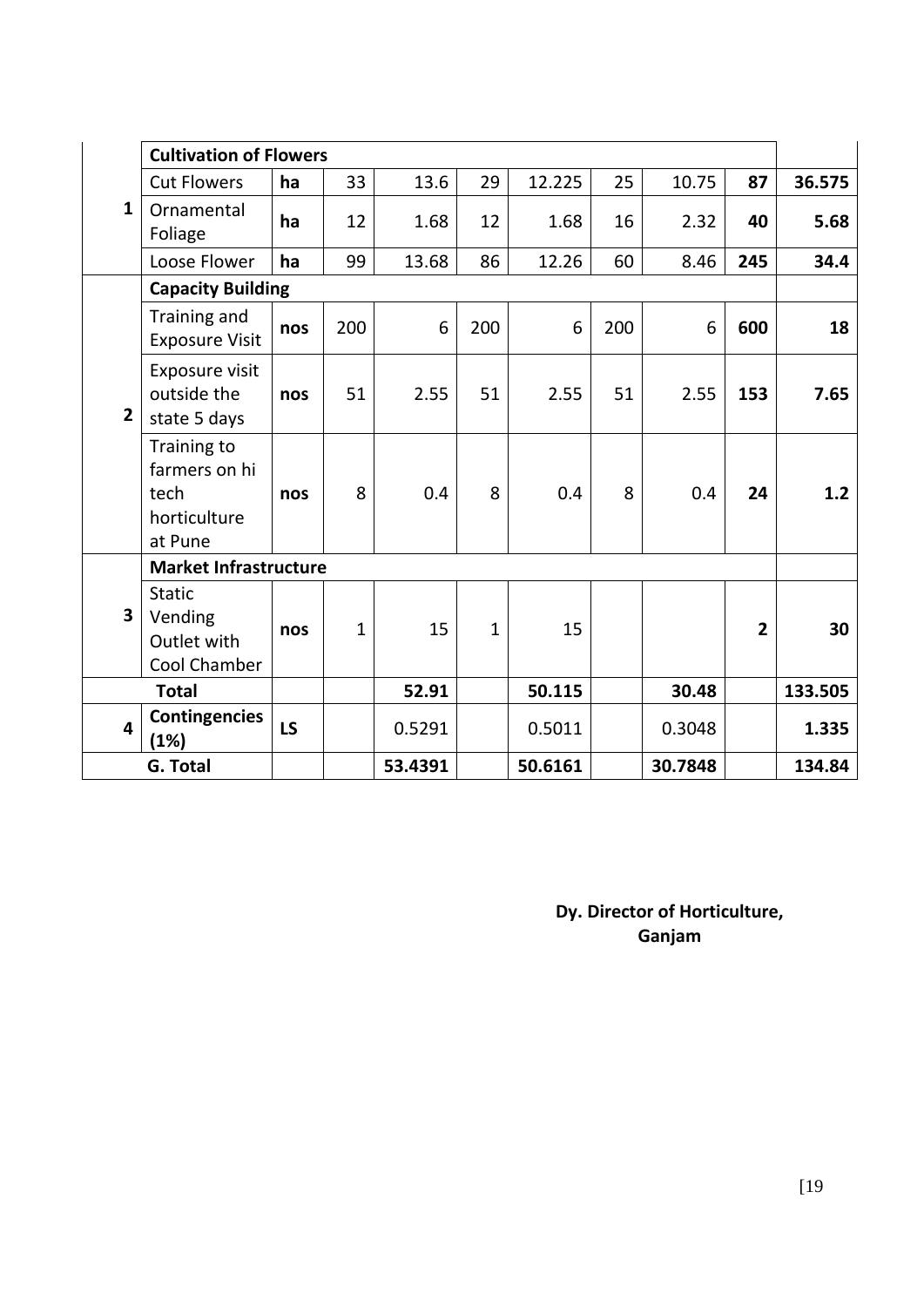#### 11. **Project Co-ordinator details**

|                       | Name            | <b>Designation</b>                      | Mobile No. | Email<br>ahorkvy@orihot.in |  |
|-----------------------|-----------------|-----------------------------------------|------------|----------------------------|--|
| <b>State</b><br>Level | Sri K.B. Mishra | Asst.<br>Horticulture<br>Officer, (Hq.) | 9861191172 |                            |  |
| Dist.                 | Sri<br>Bhagaban | Dy.<br>Director<br>of                   | 9437182081 | ddhganjam.od@nic.in        |  |
| Level                 | Dash            | Horticulture                            |            |                            |  |

#### 12. Check list

a) Funds available under other schemes of the State / Govt. of India for the proposed projects have been accessed and utilized before it is proposed under RKVY.

b) There will be no duplication or overlapping of assistance / area coverage through other State / Central Govt. Schemes.

c) The funds under the project is not proposed as additional or top-up subsidy to other ongoing schemes/programmes of State / Central Govt.

d) DPRs includes contingency.

TO 2016

Dy. Director of Horticulture Deputa Ricario Ber Harticulture

 $[17]$